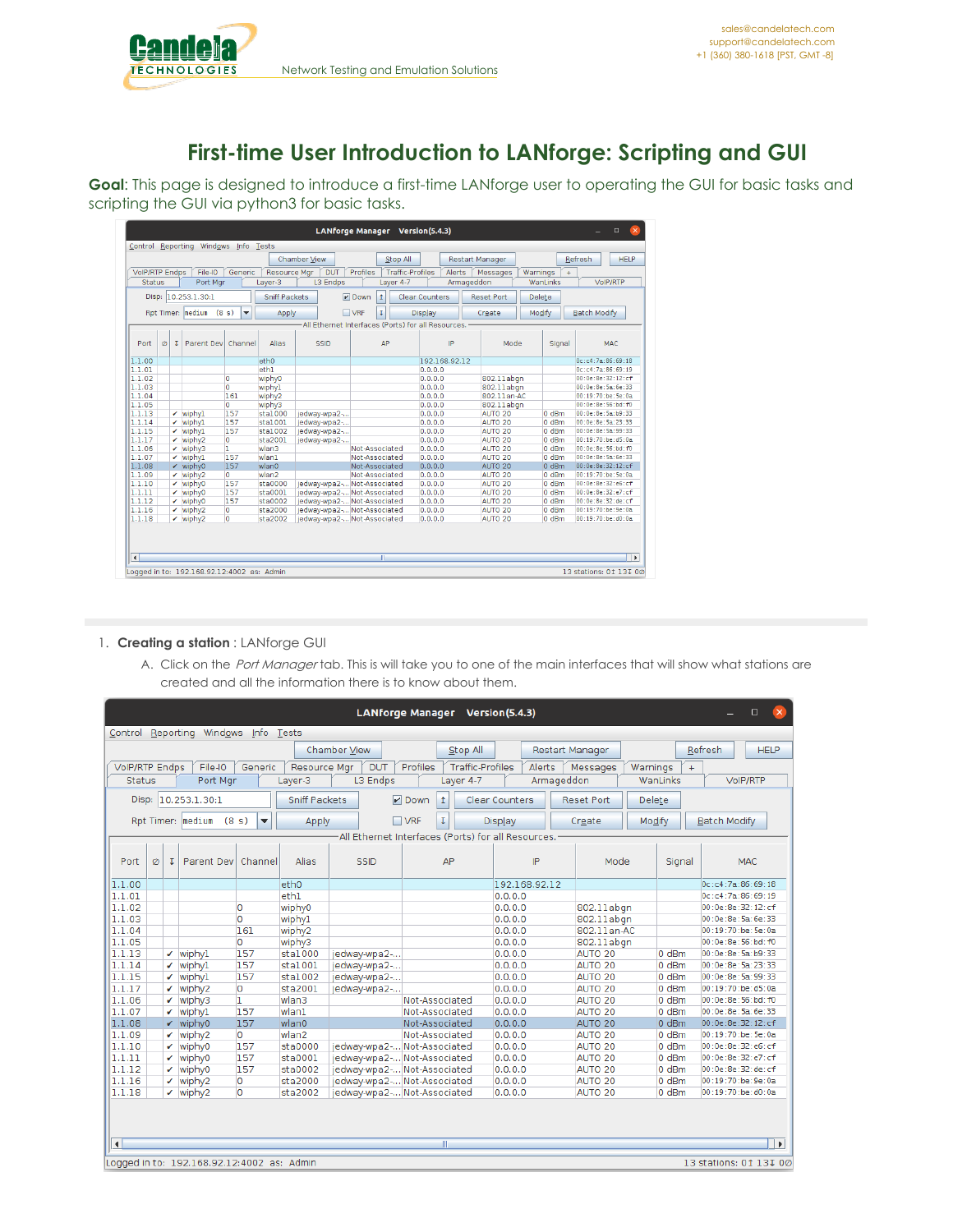B. Once in the Port Manager, click on the Create button in the top right corner of the Port Manager. This will open a window that will have a variety of selections. Here, select the WiFi STA button.

|  |                        |                                                                     | <b>Create VLANs on Port: 1.1.08</b> |                   | $\mathbf{X}$<br>$\Box$ |  |  |  |
|--|------------------------|---------------------------------------------------------------------|-------------------------------------|-------------------|------------------------|--|--|--|
|  |                        | ◎ MAC-VLAN   ◎ 802. <u>1</u> Q-VLAN   ◎ <u>R</u> edirect   ◎ Bridge |                                     |                   | ○ Bond                 |  |  |  |
|  |                        |                                                                     |                                     |                   |                        |  |  |  |
|  | Shelf: $ 1 - \bullet $ | Resource: $1$ (ct524-emily) $\blacktriangledown$                    |                                     | $Port: 8$ (wlan0) | ▼                      |  |  |  |
|  | Quantity: 1            | Not a radio Please choose a radio.                                  |                                     |                   |                        |  |  |  |
|  | Basic Settings         | WiFi Settings                                                       | Advanced Settings                   |                   |                        |  |  |  |
|  | <b>VLAN ID:</b>        |                                                                     |                                     |                   |                        |  |  |  |
|  | STA ID:                | 0000                                                                |                                     |                   |                        |  |  |  |
|  | Parent MAC:            | 00:0e:8e:32:12:cf                                                   |                                     |                   |                        |  |  |  |
|  | MAC Addr:              | boc:xoc:xoc:*:*:xoc                                                 | ▼                                   |                   |                        |  |  |  |
|  | DHCP-IPv4              | Multiple Subnets                                                    |                                     |                   |                        |  |  |  |
|  | IP Address:            |                                                                     |                                     |                   |                        |  |  |  |
|  | IP Mask or Bits:       |                                                                     |                                     |                   |                        |  |  |  |
|  | Gateway IP:            |                                                                     |                                     |                   |                        |  |  |  |
|  | #1 Redir Name:         |                                                                     |                                     |                   |                        |  |  |  |
|  | #2 Redir Name:         |                                                                     |                                     |                   |                        |  |  |  |
|  | <b>Apply</b><br>Down   | Cancel                                                              |                                     | Ready             |                        |  |  |  |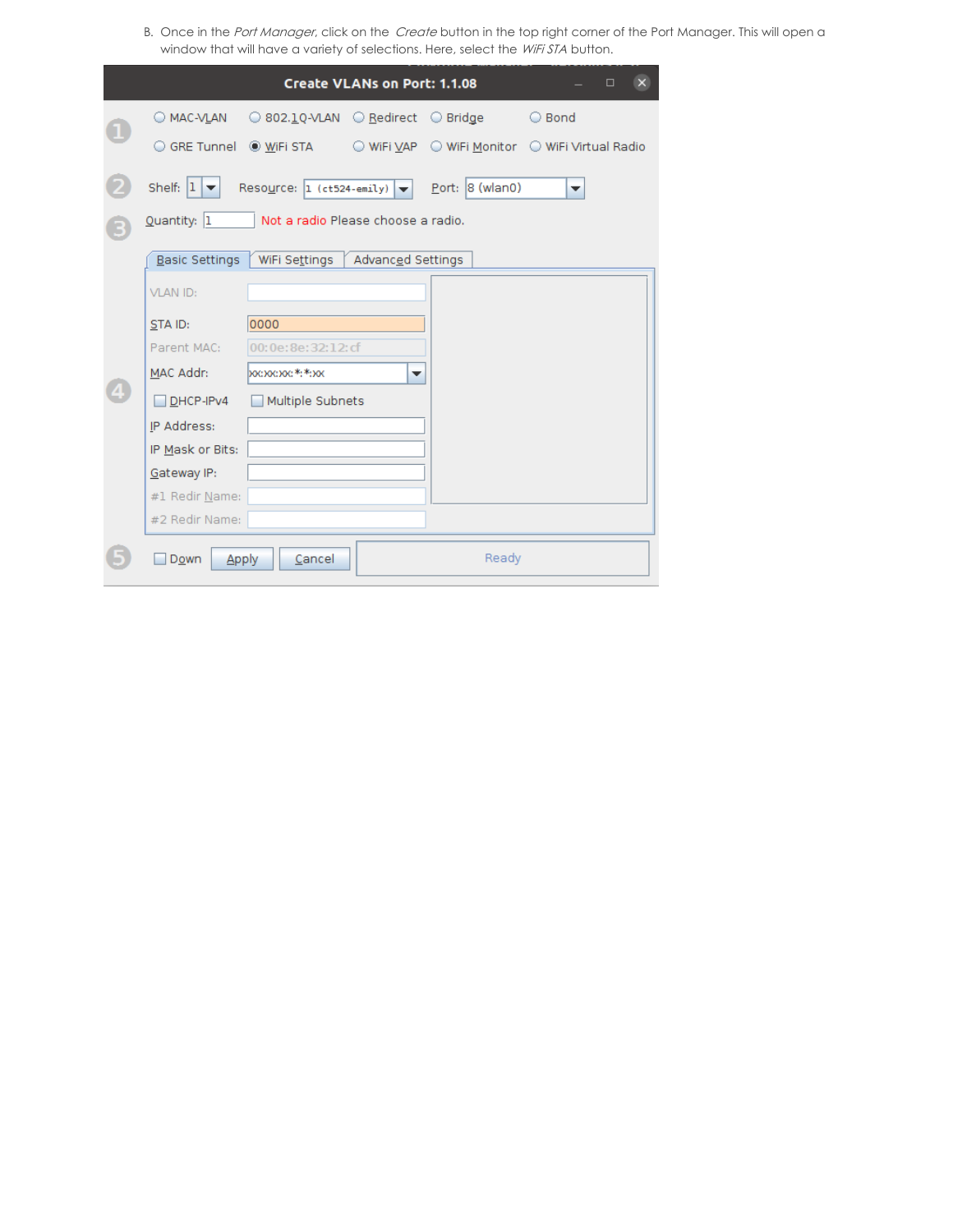C. Once the greyed out boxes are able to be edited, select the Port that the station aims to be created on. There might be an original warning that mentions that stations can only be created on a radio. Please assess which radio the station should be created on and select accordingly in Port. There are other options for station creation her under the basics tab: Quantity of stations, if the stations will use DHCP-IPv4, station name, resource and port. If the station isn't using DHCP-IPv4, the IP address can be manually set. In the example below, I have set 12 stations to be created, starting with station name 1234 using DHCP-IPv4.

|                                    |                                                                                             | <b>Create VLANs on Port: 1.1.08</b> |                    | $\mathbf{X}$<br>$\Box$ |
|------------------------------------|---------------------------------------------------------------------------------------------|-------------------------------------|--------------------|------------------------|
|                                    | $\oslash$ MAC-VLAN $\oslash$ 802.1Q-VLAN $\oslash$ Redirect $\oslash$ Bridge $\oslash$ Bond |                                     |                    |                        |
|                                    |                                                                                             |                                     |                    |                        |
| Shelf: $ 1 $ $\blacktriangleright$ | Resource: $1$ (ct524-emily) $\blacktriangledown$                                            |                                     | Port: $4$ (wiphy2) | ▼                      |
| Quantity: 12                       |                                                                                             |                                     |                    |                        |
| Basic Settings                     | │ WiFi Se <u>t</u> tings │                                                                  | Advanced Settings                   |                    |                        |
| VLAN ID:                           |                                                                                             |                                     |                    |                        |
| STA ID:                            | 1234                                                                                        |                                     |                    |                        |
| Parent MAC:                        | 00:19:70:be:5e:0a                                                                           |                                     |                    |                        |
| MAC Addr:                          | <b>boc:xoc:xoc:*:*:xoc</b>                                                                  | ▼                                   |                    |                        |
| $\n  DHCP-HPv4\n$                  | Multiple Subnets                                                                            |                                     |                    |                        |
| IP Address:                        |                                                                                             |                                     |                    |                        |
| IP Mask or Bits:                   |                                                                                             |                                     |                    |                        |
| Gateway IP:                        |                                                                                             |                                     |                    |                        |
| #1 Redir Name:                     |                                                                                             |                                     |                    |                        |
| #2 Redir Name:                     |                                                                                             |                                     |                    |                        |
| Down                               | Cancel<br>Apply                                                                             |                                     | Done               |                        |